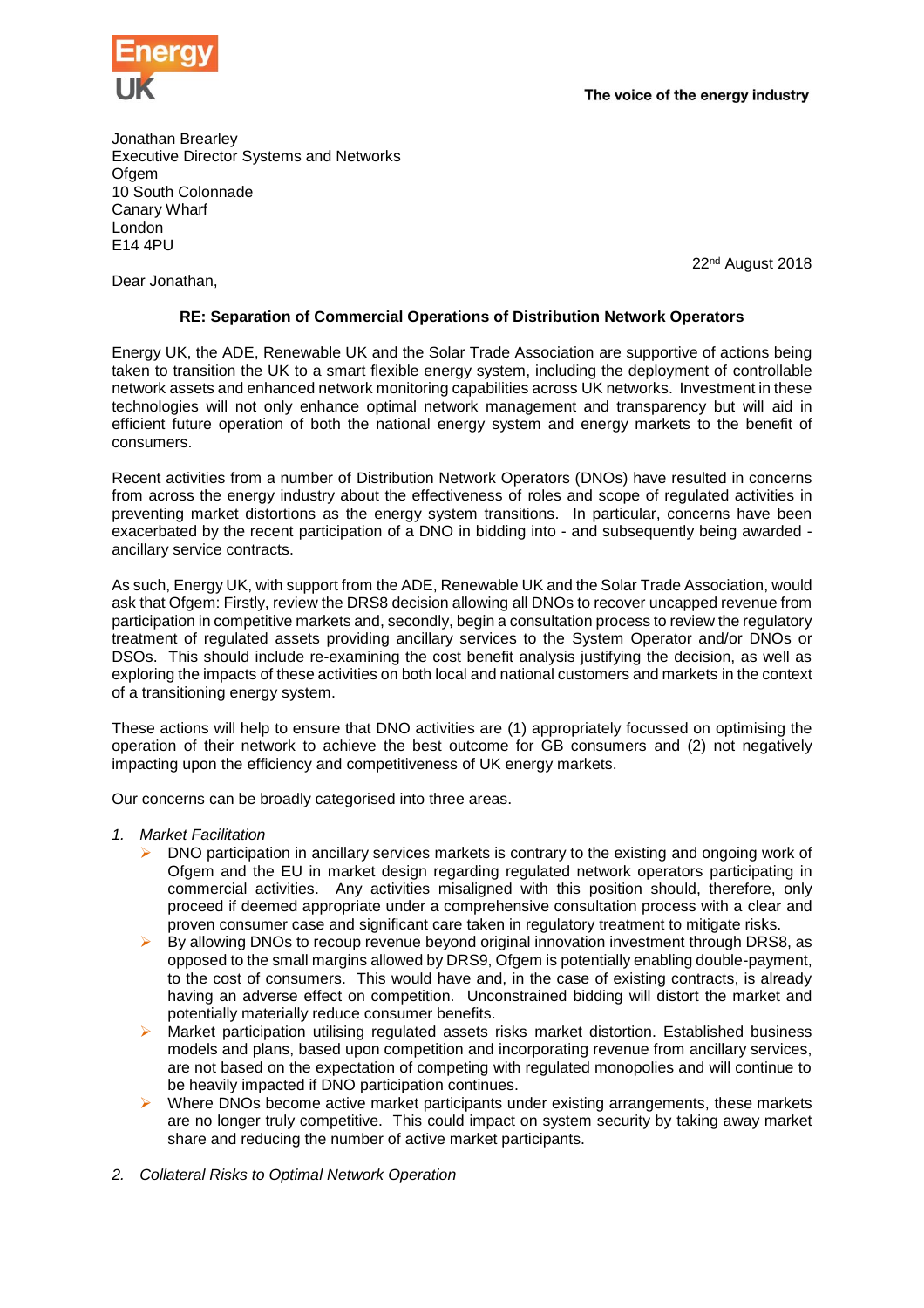- $\triangleright$  Energy UK fully supports innovation through increasing the controllability of network assets for the purpose of increasing optimal network operation. Where it is economically efficient for a DNO or TO to undertake activities to optimise network operation the RIIO price control framework should be designed to ensure appropriate compensation.
- $\triangleright$  DNO participation in competitive markets results in a conflict of interest, as the successful development of competitive markets would remove potential revenue for the network operator.
- $\triangleright$  The use of network assets for purposes other than their intended role in network operation should be transparent and only be allowed where there is a clear consumer benefit and where it has been demonstrated that there is no detriment to system performance. Participation in ancillary services may prevent the voltage control asset from operating in its intended role and prevent consumer benefits, including reductions in network charges, being realised from assets which consumers have paid for.
- *3. Innovation Outside of Licenced Activities*
	- $\triangleright$  The use of innovation funding to invest in and develop services outside of licenced activities is documented across a number of networks, particularly in terms of the ownership and operation of energy storage.
	- ➢ Energy UK understands the benefits of DNO innovation efforts to lower overall costs to consumers. The continuation post-trial of any activity outside of the optimal management and maintenance of the network, as set out in licencing, is a break from the intended role of the DNO.

Additional activities outside of those taken into account by existing unbundling principles are commonly called upon in this discussion, including 1) the operation or ownership of storage, the latter of which is yet to be prohibited, 2) DNO or subsidiary organisations' participation in competitive markets, and 3) reaching beyond the smart meter to control consumer loads, moving DNO activity beyond existing borders, as is proposed in a recent Modification Proposal for the Smart Energy Code (SECMP0046).

These activities have the potential to heavily impact upon the continued competitiveness and success of the UK's energy markets at a critical time in the transition to a smart flexible energy system. It is, therefore, vital to address the lack of clarity surrounding roles and activities of network companies as soon as possible to prevent further distortions or continued damage to market confidence.

It is important to ensure that, moving forwards, proposals for changes to DNO roles or activities be aligned with anticipated measures contained in the European Clean Energy Package and recommendations from the Council of European Energy Regulators (CEER), including that "DSOs must act as neutral market facilitators in the flexibility market performing regulated core activities and not activities that can efficiently and practicably be left to a competitive market".

I would express both Energy UK's and our members' gratitude in the open approach of DNOs in sharing information on innovation projects and other ongoing areas of operation. Energy UK is grateful for the opportunity to meet bilaterally with Electricity North West (ENW), as well as hosting a workshop at which Energy UK members were able to directly engage with ENW.

I welcome the opportunity to discuss the matters outlined in this letter and feel that an open dialogue with a wide range of stakeholders on the roles and activities of DNOs is warranted.

Yours sincerely,

Lawrence Slade CEO, Energy UK

CC: David Capper, BEIS; David Smith, Energy Networks Association; Peter Emery, Electricity North West